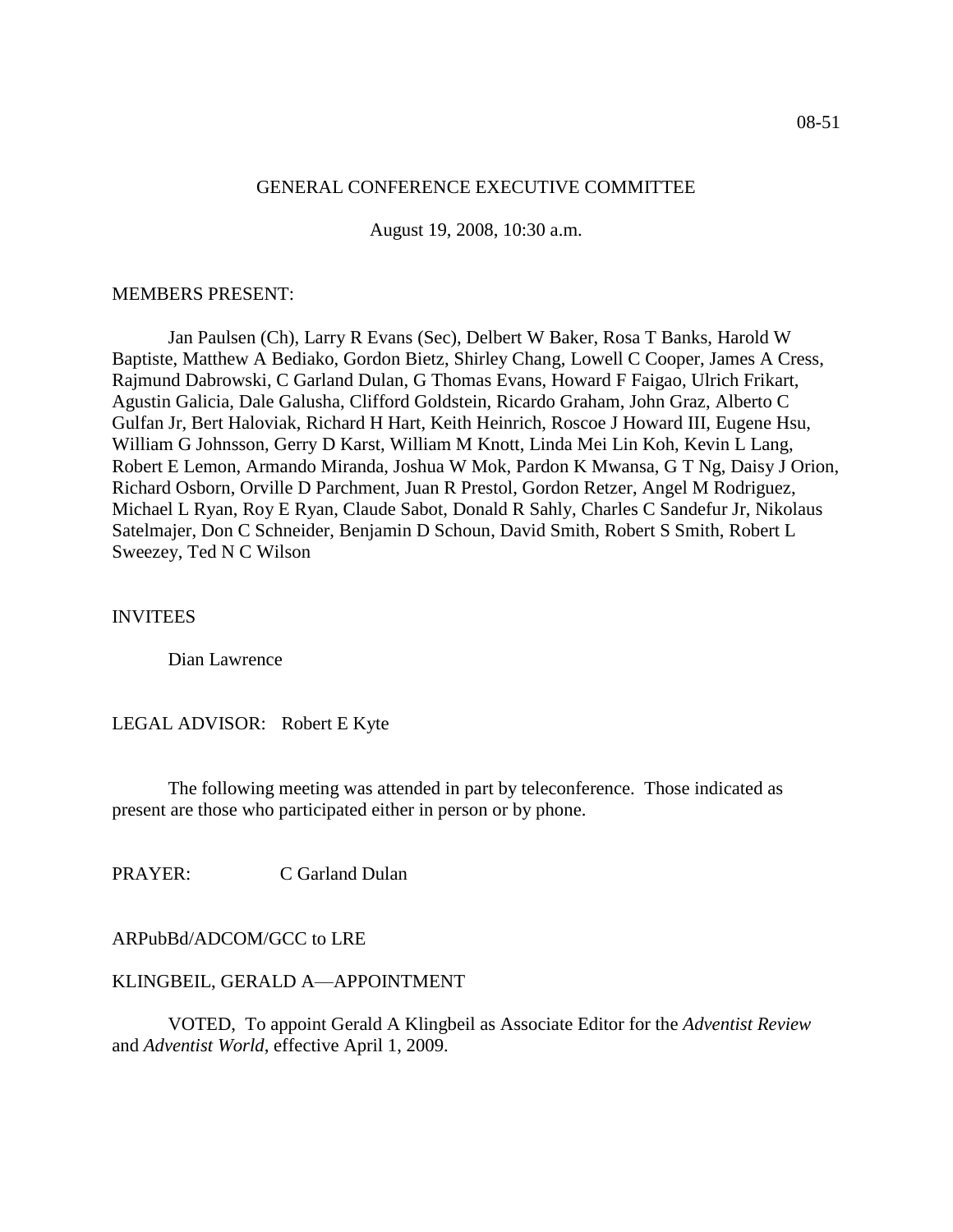08-52 August 19, 2008 - GCC

## SEC/ADCOM/GCC to MAB

## CALDWELL, GARRETT—ELECTION

VOTED, To elect Garrett Caldwell as Associate Director for Public Relations of the Communications Department of the General Conference.

## GCASBd/ADCOM/GCC to MAB

## BACULANTA, RUEL A M—ELECTION

VOTED, To elect Ruel A M Baculanta as Associate Director for the Euro-Asia Area of the General Conference Auditing Service.

## GCASBd/ADCOM/GCC to MAB

## BLOOD, GARY—ELECTION

VOTED, To elect Gary Blood as Associate Director for Technology of the General Conference Auditing Service.

## PPPABd/ADCOM/GCC to LRE

## THOMAS, JERRY D—APPOINTMENT

VOTED, To appoint Jerry D Thomas as Vice President for Product Development at the Pacific Press Publishing Association.

ADCOM/ADCOM/GCC to AG-10GCS

## 124-08GS CAUCASUS UNION MISSION—REORGANIZATION

RECOMMENDED, To reorganize the Caucusus Union Mission in the Euro-Asia Division into two union missions, as follows:

1. The Caucasus Union Mission constituency of Kubano-Chernomorskaya Conference, North Caucasus Mission, and Rostov-Kalmykia Conference, with headquarters in Rostov, Russia; and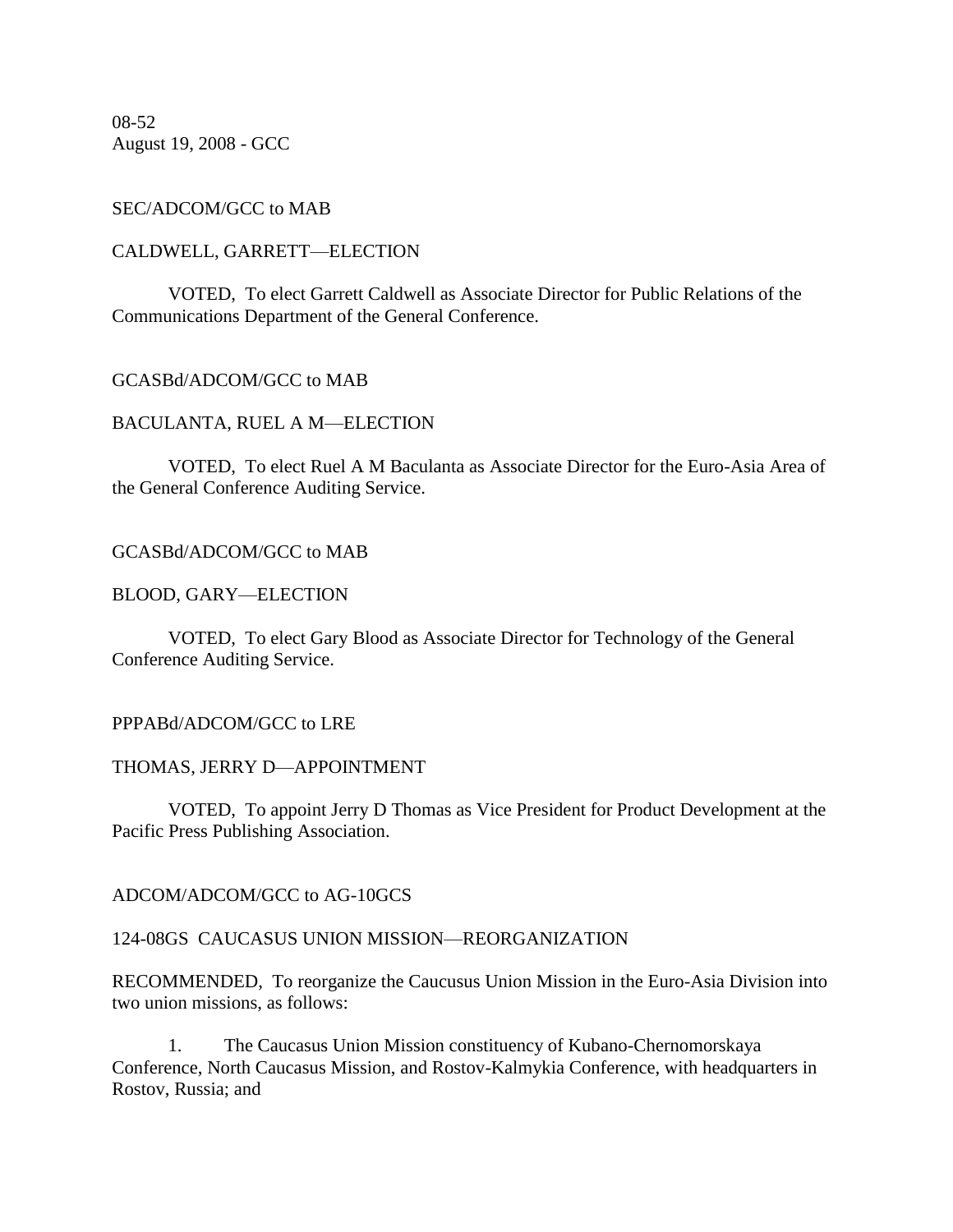08-53 August 19, 2008 - GCC

2. The Trans-Caucuses Union Mission constituency of Armenian Mission, Azerbaijan Mission, and Georgian Mission, with headquarters in Tbilisi, Georgia, effective August 19, 2008.

# SEC/ADCOM/GCC to LRE

# GENERAL CONFERENCE EXECUTIVE COMMITTEE (GCC)— MEMBERSHIP ADJUSTMENT

VOTED, To adjust the membership of the General Conference Executive Committee (GCC), as follows:

Add Rosado, Miguel, Laymember, Puerto Rican Union

Delete Gallagher, Jonathan, Invitee Soto, Dennis, Laymember, Puerto Rican Union

# SEC/ADCOM/GCC to LRE

# INTERNATIONAL BOARD OF MINISTERIAL AND THEOLOGICAL EDUCATION (GCC-B)—MEMBERSHIP ADJUSTMENT

VOTED, To adjust the membership of the International Board of Ministerial and Theological Education (IBMTE) (GCC-B), as follows:

> Add Councell, Gary R Fortin, Denis

Delete Jones, Clifford

# SEC/ADCOM/GCC to LRE

## GENERAL CONFERENCE ADMINISTRATIVE COMMITTEE (GCC-S)— TERMS OF REFERENCE ADJUSTMENT

VOTED, To adjust the terms of reference of the General Conference Administrative Committee (ADCOM) (GCC-S), paragraph E., as follows: